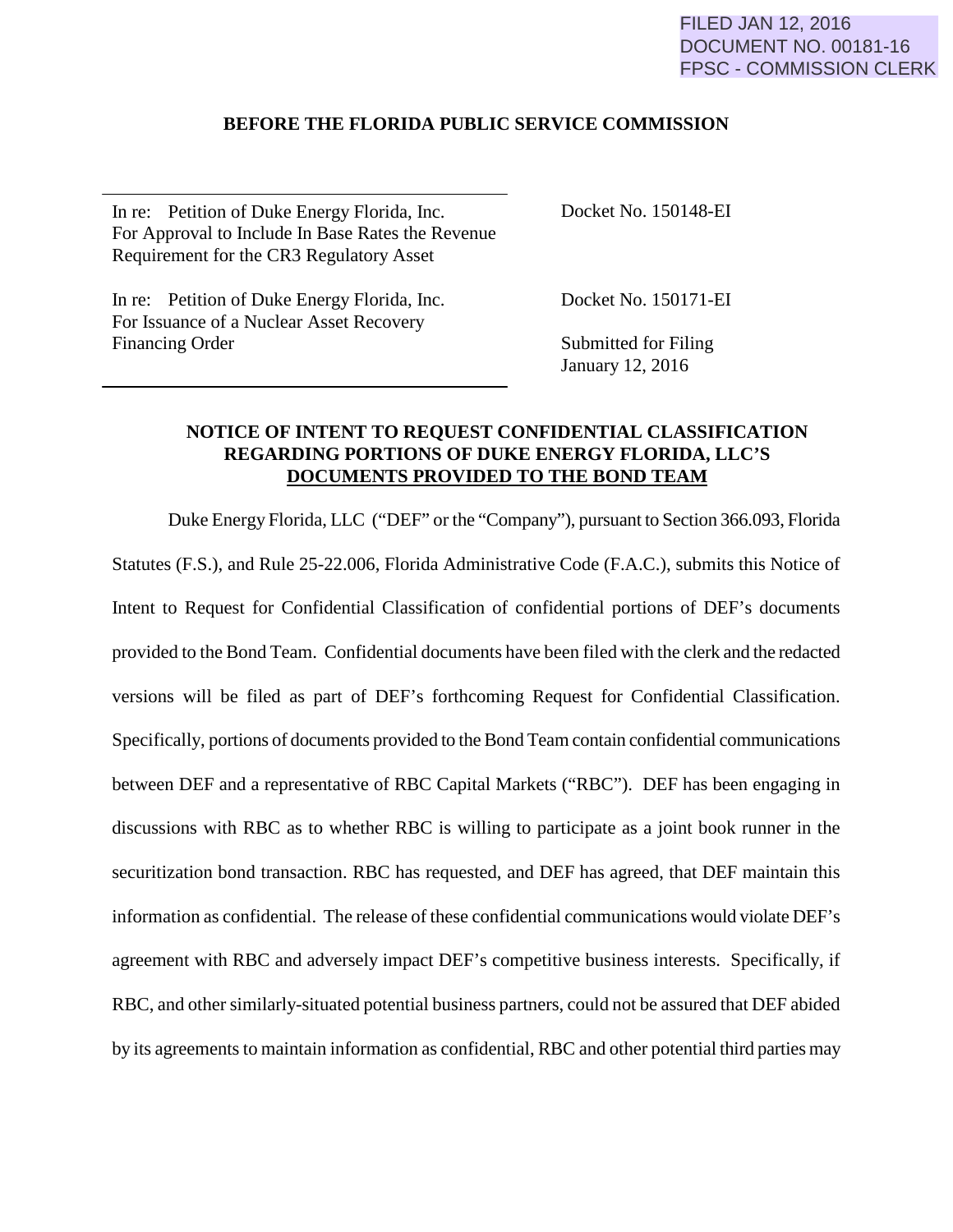be unwilling to participate in this transaction, which would potentially be detrimental to DEF's customers and this transaction.

A highlighted copy of the above-referenced confidential documents labeled as Exhibit A, has been filed under a separate cover letter.

 Pursuant to Rule 25-22.006(3)(a)(1), DEF will file its Request for Confidential Classification for the confidential information contained herein within twenty-one (21) days of filing this request.

\_\_\_\_\_\_\_\_\_\_\_\_\_\_\_\_\_\_\_\_\_\_\_ \_\_\_\_\_\_\_\_\_\_\_\_\_\_\_\_\_\_\_\_\_\_\_\_\_

RESPECTFULLY SUBMITTED this 12<sup>th</sup> day of January, 2016.

 */s/ Dianne M. Triplett*

Duke Energy Florida, LLC<br>Duke Energy Florida, LLC 106 East College Avenue 299 First Avenue North Suite 800 St. Petersburg, FL 33701 Telephone: (850) 521-1428

MATTHEW R. BERNIER DIANNE M. TRIPLETT Senior Counsel Associate General Counsel Tallahassee, FL 32301 Telephone: (727) 820-4692